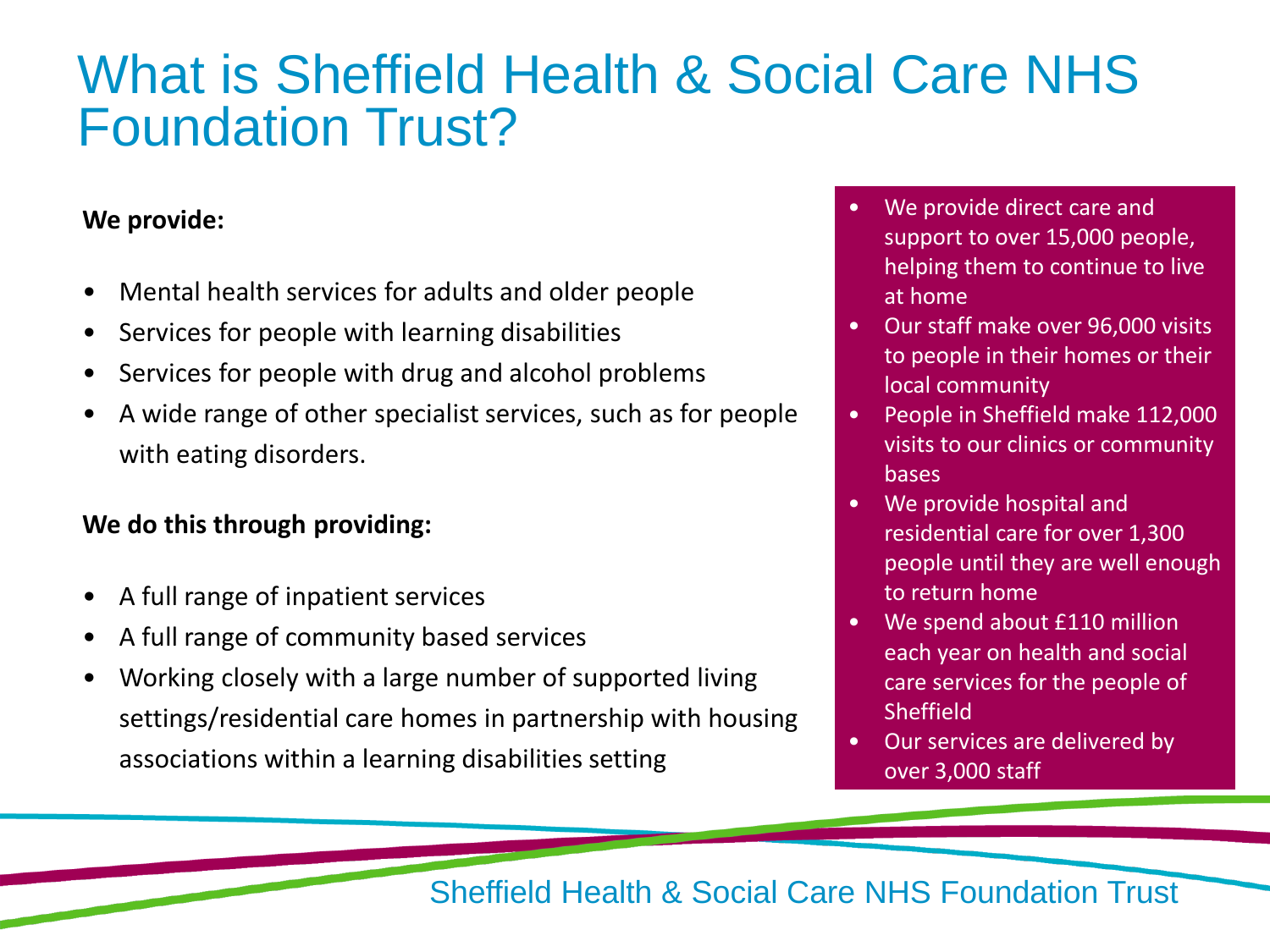# What is a foundation trust?

- We're still part of the NHS family
- We have a large membership drawn from the public, service users, carers and our staff
- Our members can learn about us and work with us to improve our services
- We have a Council of Governors who are elected from our members, by our members and appointed from stakeholder organisations.
- We are accountable to the Council of Governors  $-$  they make sure that we do what we say we will do and that we listen to members and the Sheffield community when we plan and develop our services.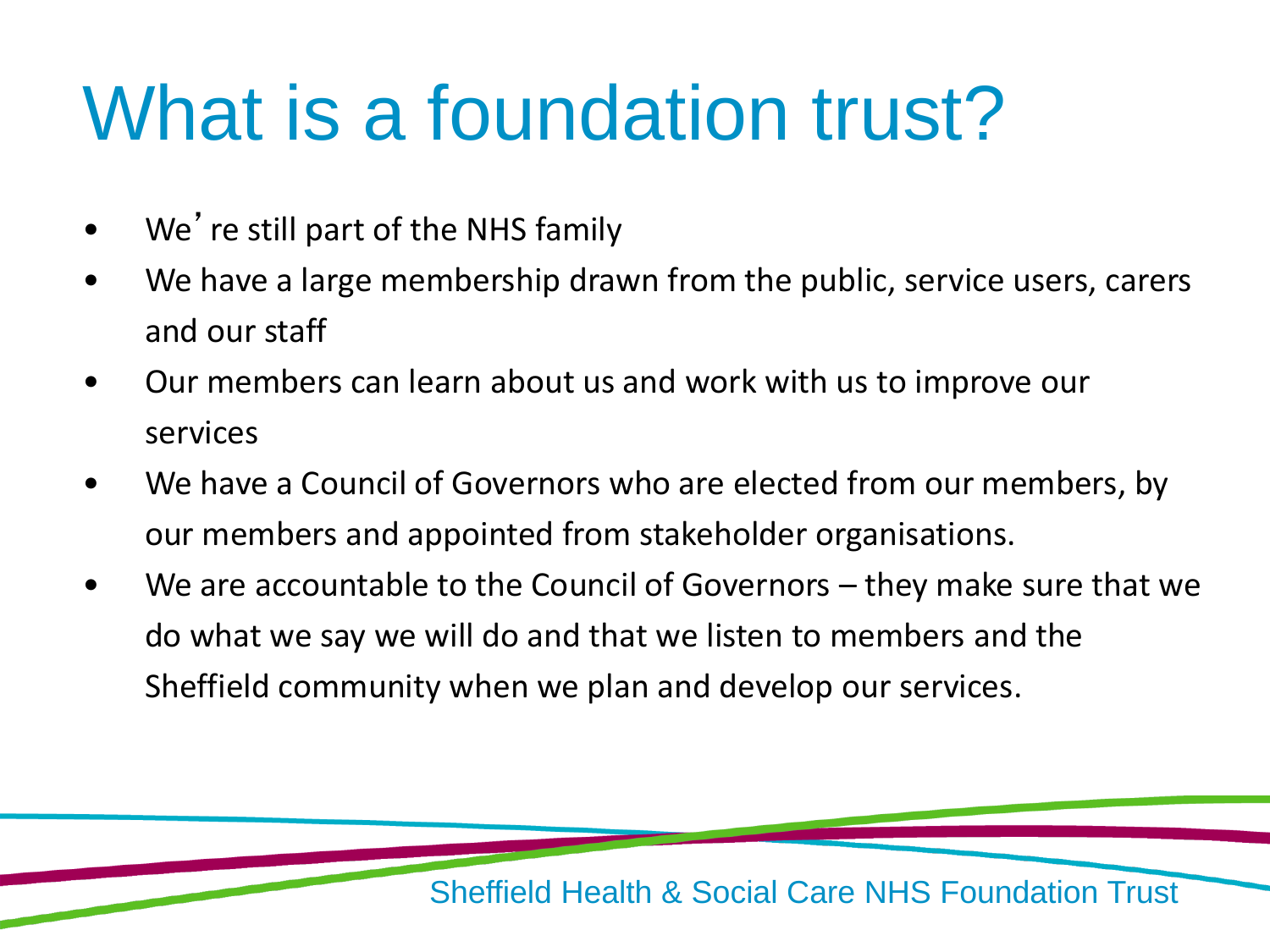### Foundation Trusts - Accountability Structure

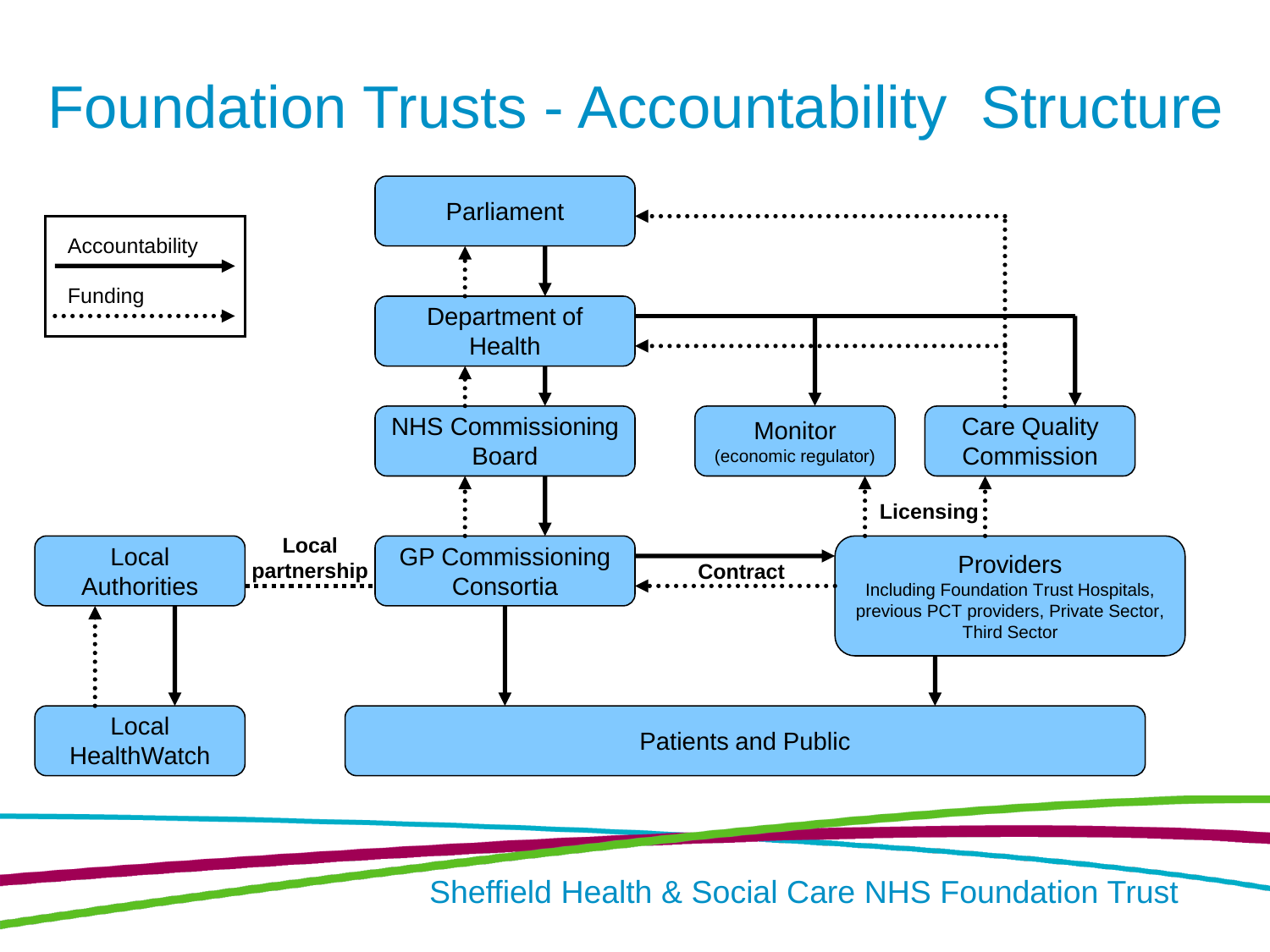## How the Trust is Governed



Sheffield Health & Social Care NHS Foundation Trust

4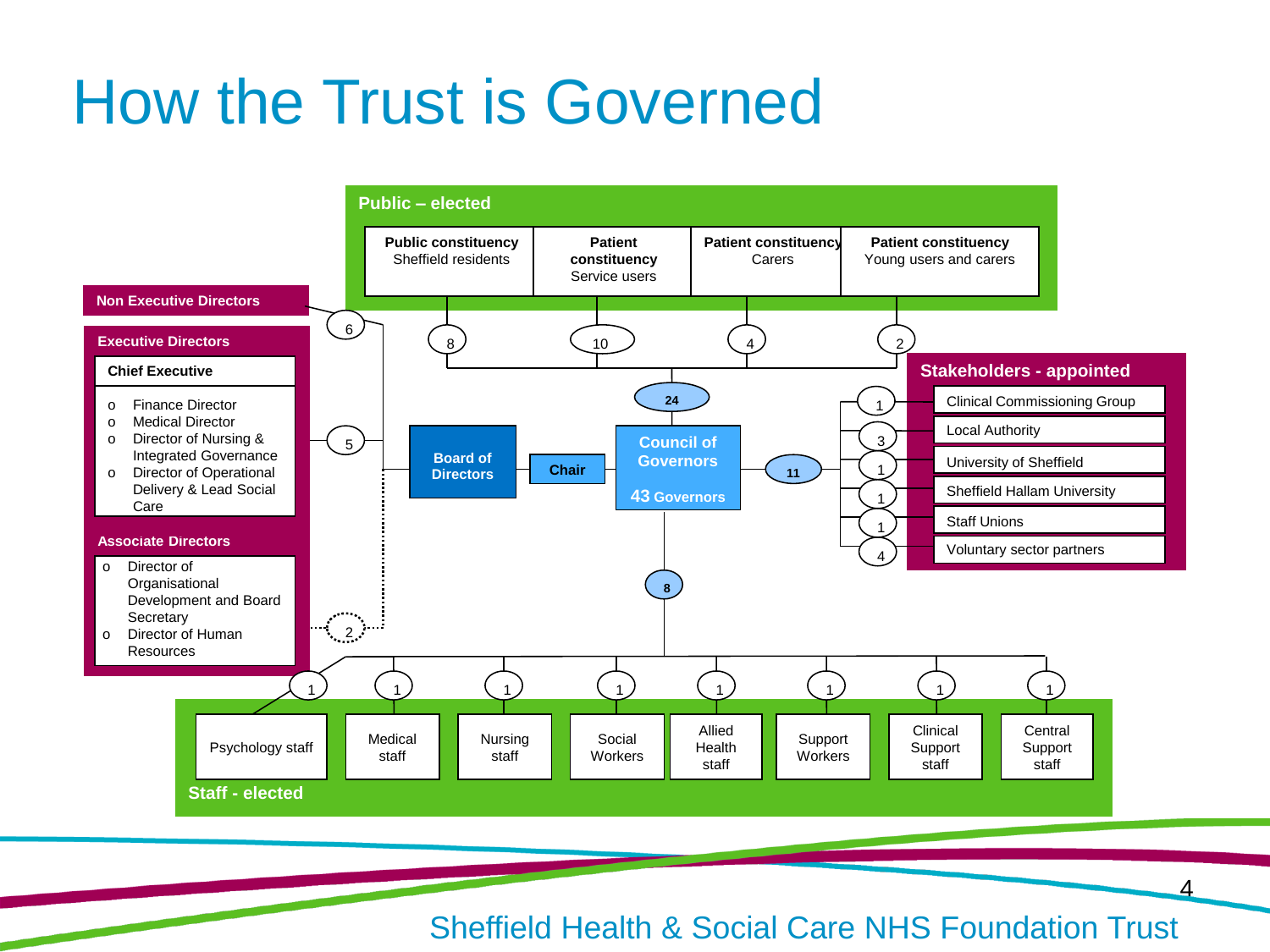### The Board **http://www.sct.nhs.uk/about-us/board-of-directors**



**Kevan Taylor**

**Chief Executive**



#### **Professor Alan Walker**

#### **Chair**

**Involving service users to improve the quality of services is a key ambition for Sheffield Health and** 

**Social Care Trust The Right First Time partnership between community health services, local hospitals, GPs and the City Council has resulted in many patients getting more health care provided locally rather than having to go to hospital**



**Professor Tim Kendall**

**Executive Director – Medical**

**(Chair for NICE on Adult Autism Guidance)**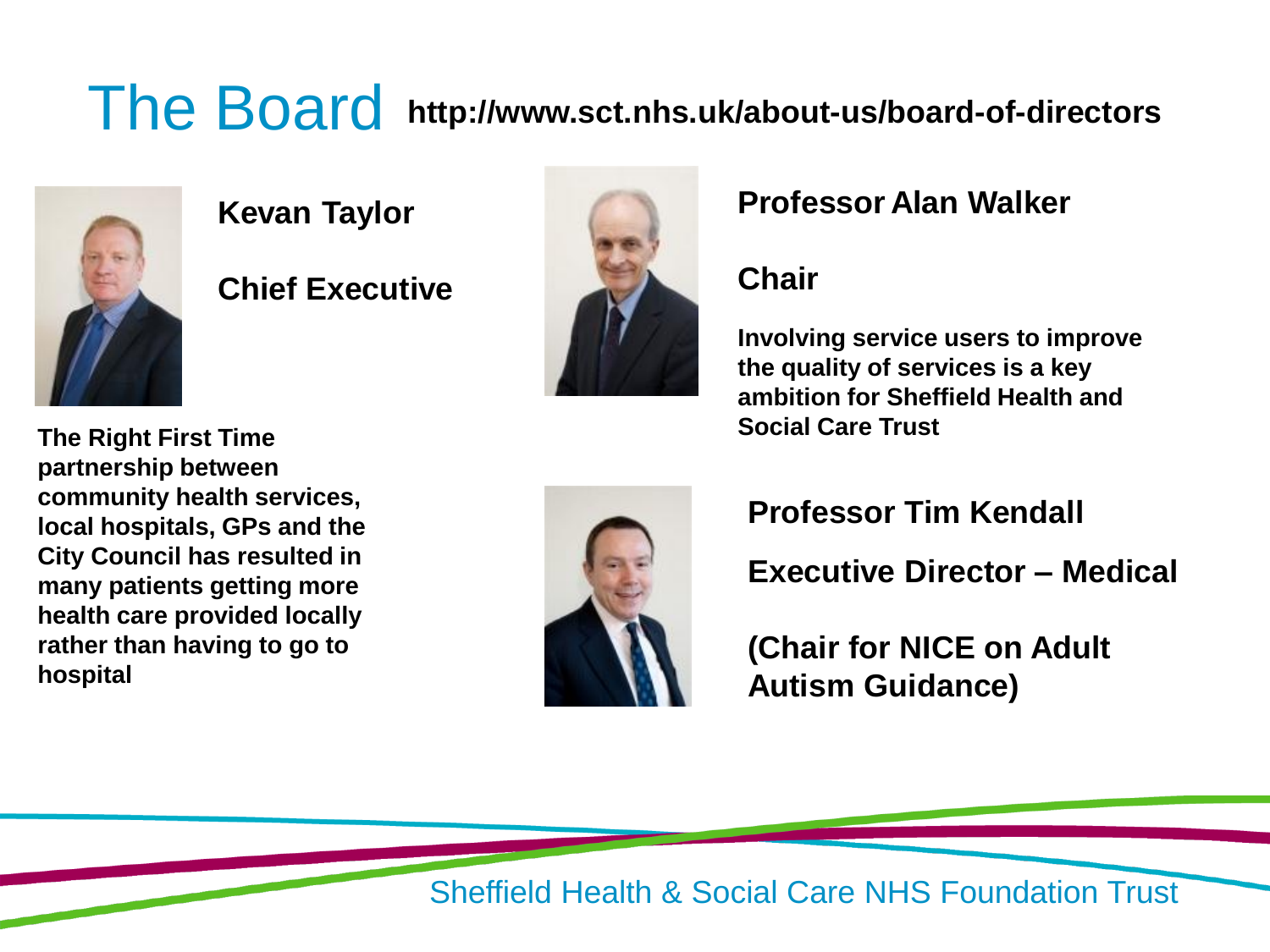## Council of Governors Structure

#### **Chair of Council of Governors & Board of Directors**

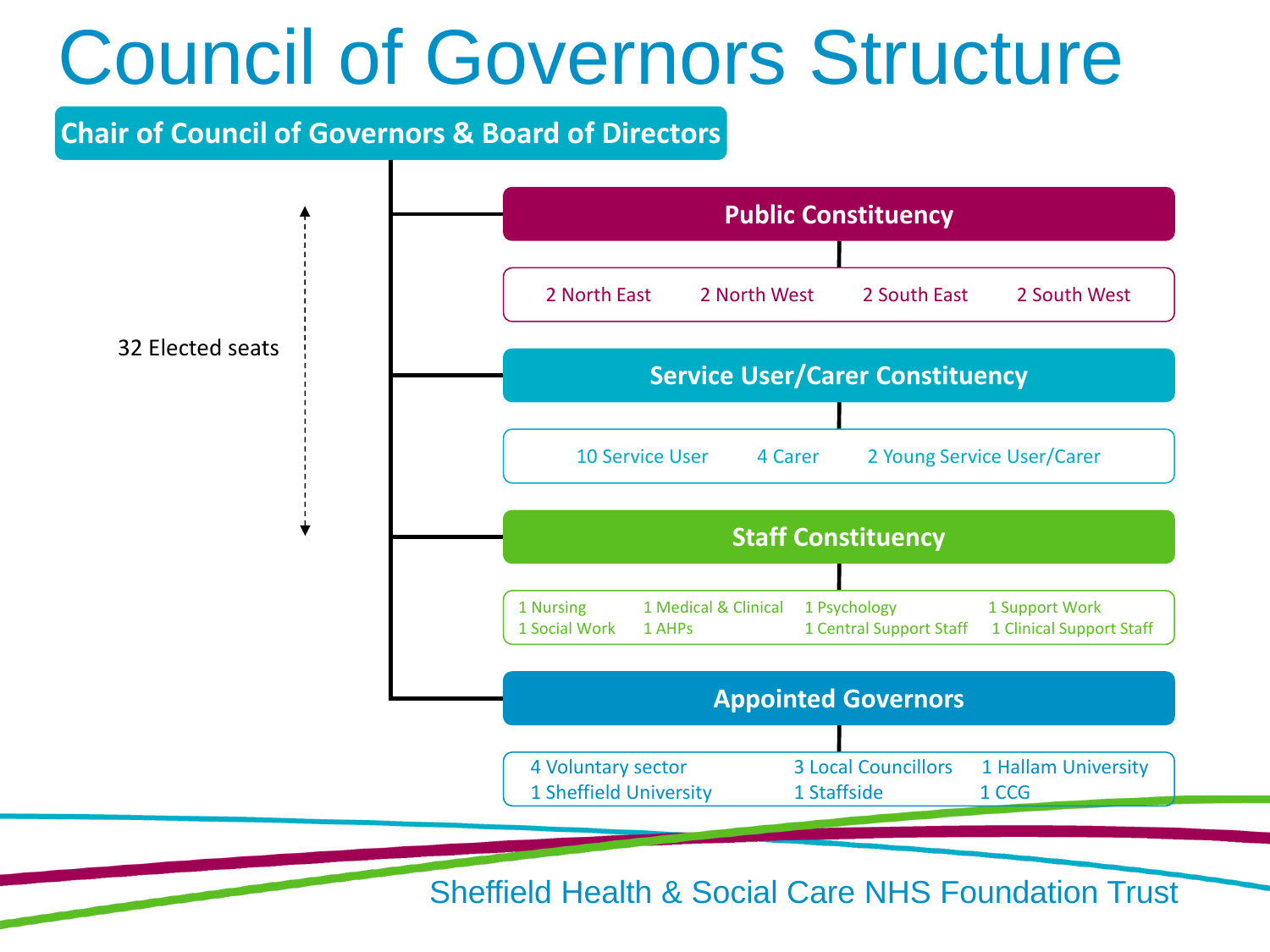### Council of Governors What does it do?

- It represents the interests of the local community, including the people who use the Trust's services and their carers as well as partner organisations
- It advises and supports the Board of Directors in setting the long-term vision and strategy for the Trust.
- It acts as a source of ideas about how the Trust can provide its services in a way that meets the needs of the communities it serves.
- It's responsible for appointing or removing the Chair and other Non Executive Directors
- It determines the remuneration of the Chair and other non executive directors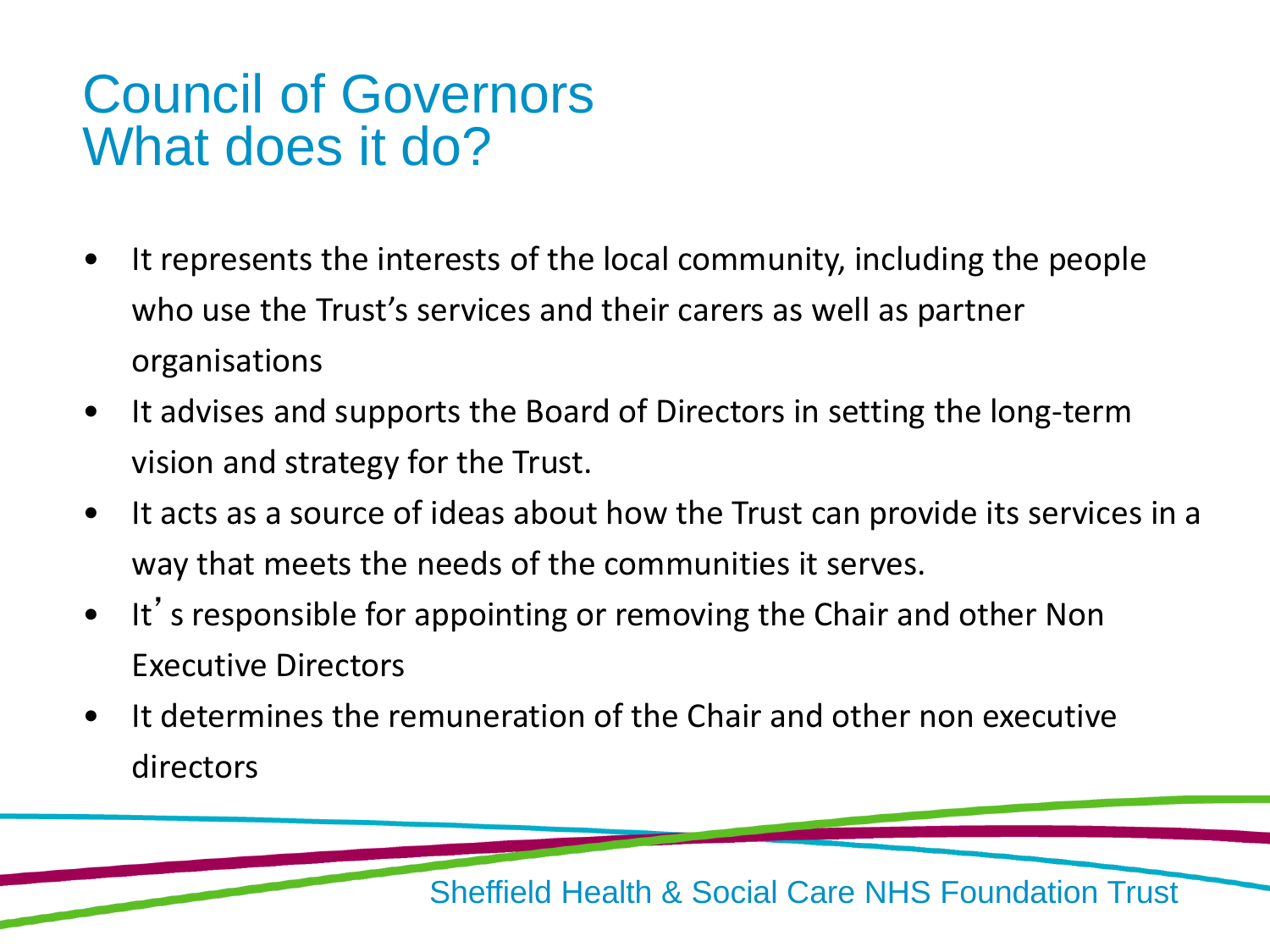# Criteria for becoming a Governor

| <b>Service User</b>             | Must have received services from the Trust<br>within the last 5 years (does not need to live in<br>Sheffield)                        |
|---------------------------------|--------------------------------------------------------------------------------------------------------------------------------------|
| <b>Carer</b>                    | Must have cared for someone who has received<br>the Trust's services within the last 5 years (does<br>not need to live in Sheffield) |
| <b>Young Service User/Carer</b> | As above but be 35 years or under                                                                                                    |
| <b>Public</b>                   | Must live within the electoral wards associated<br>with one of four geographical areas of Sheffield                                  |

**Staff**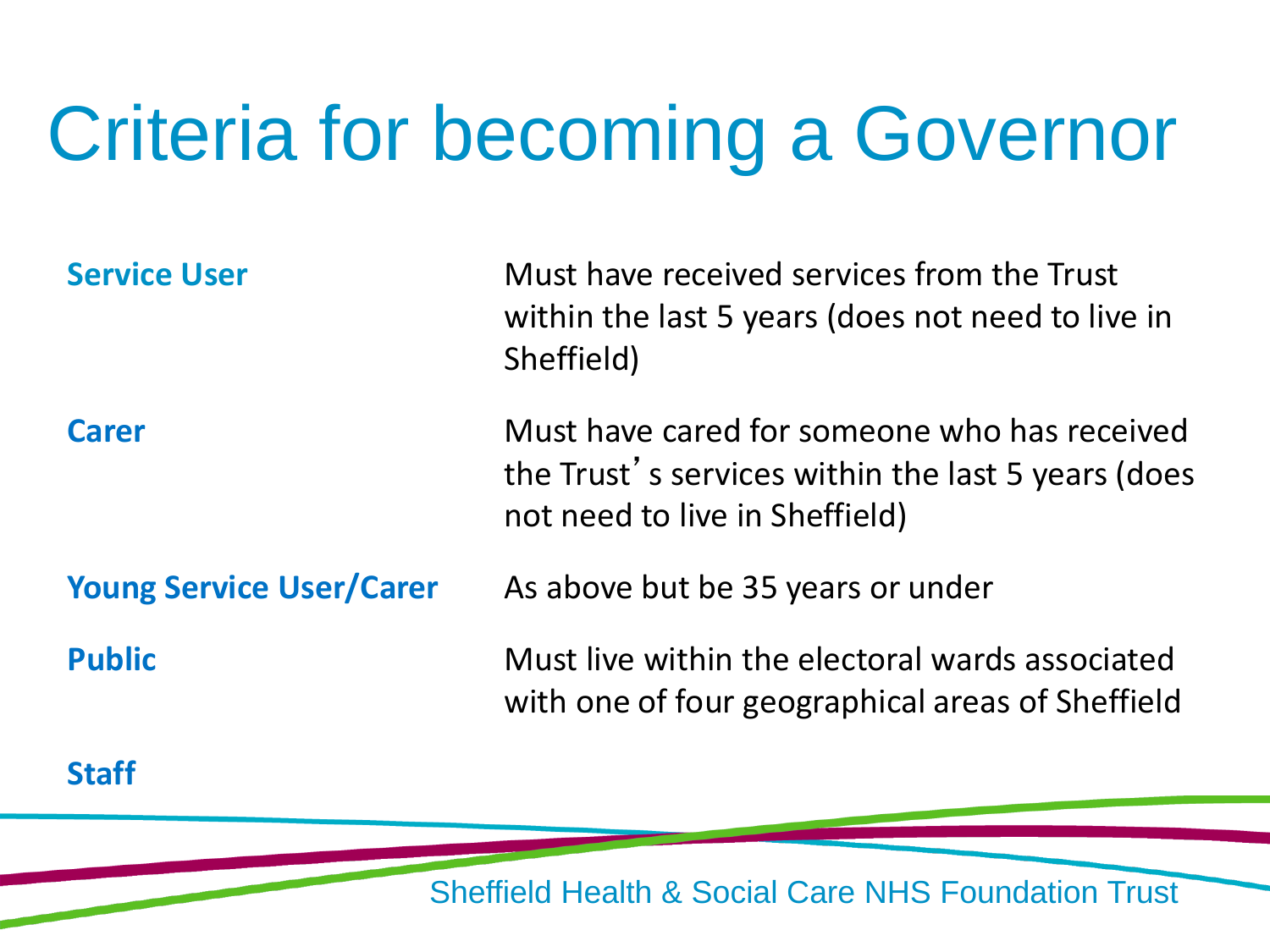# How much time is involved?

#### **Statutory Meetings**

6 Council meetings each year, including 1 Annual Members Meeting

#### **Crucial, but not statutory**

1 Development session with the Board of Directors

- 1 or 2 Sessions relating to the Annual plan
- 12 Monthly Trust Board meetings

Further information and dates of meetings

<http://www.sct.nhs.uk/>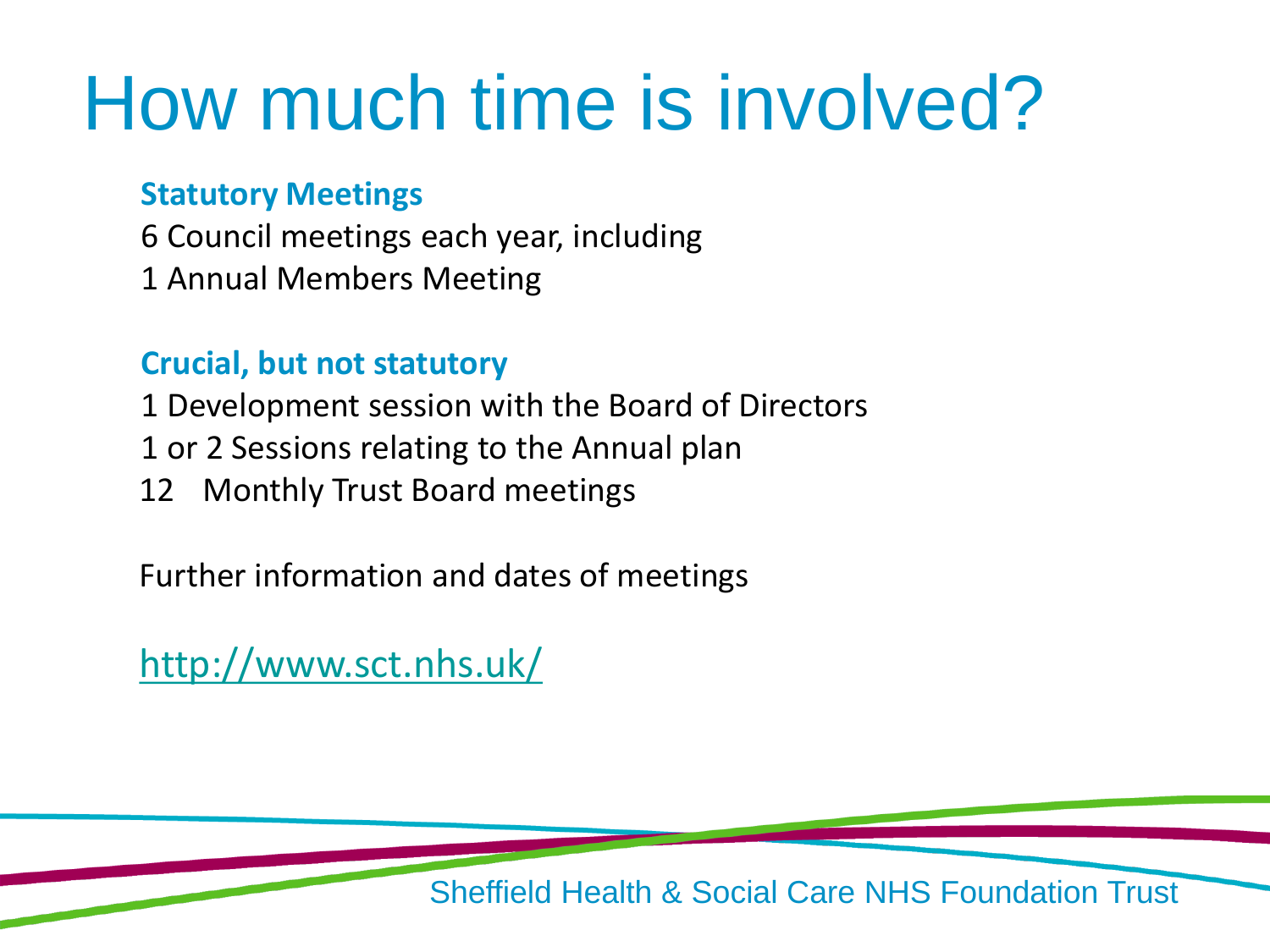## Sheffield services.

#### **Statement from Trust Annual plan.**

"The provision of social care will change. The financial environment within social care is driving significant and fundamental changes to the way social care is delivered. This will have an impact on the people who use our services. It will also mean changes to the services we provide to the Council under the current Section 75 Agreement. This will impact on the future responsibilities and profile of Trust services."

"The financial environment is challenging. We will experience significant challenges delivering our services in the current financial environment. The Council is planning for 40-50% savings over 3 years and the NHS provides a headline inflation adjustment for non-tariff services of -1.8%."

<http://www.shsc.nhs.uk/about-us/Corporate-Information/annual-plan-and-report>

Information on Sheffield Services <http://www.sheffieldmentalhealth.org.uk/>